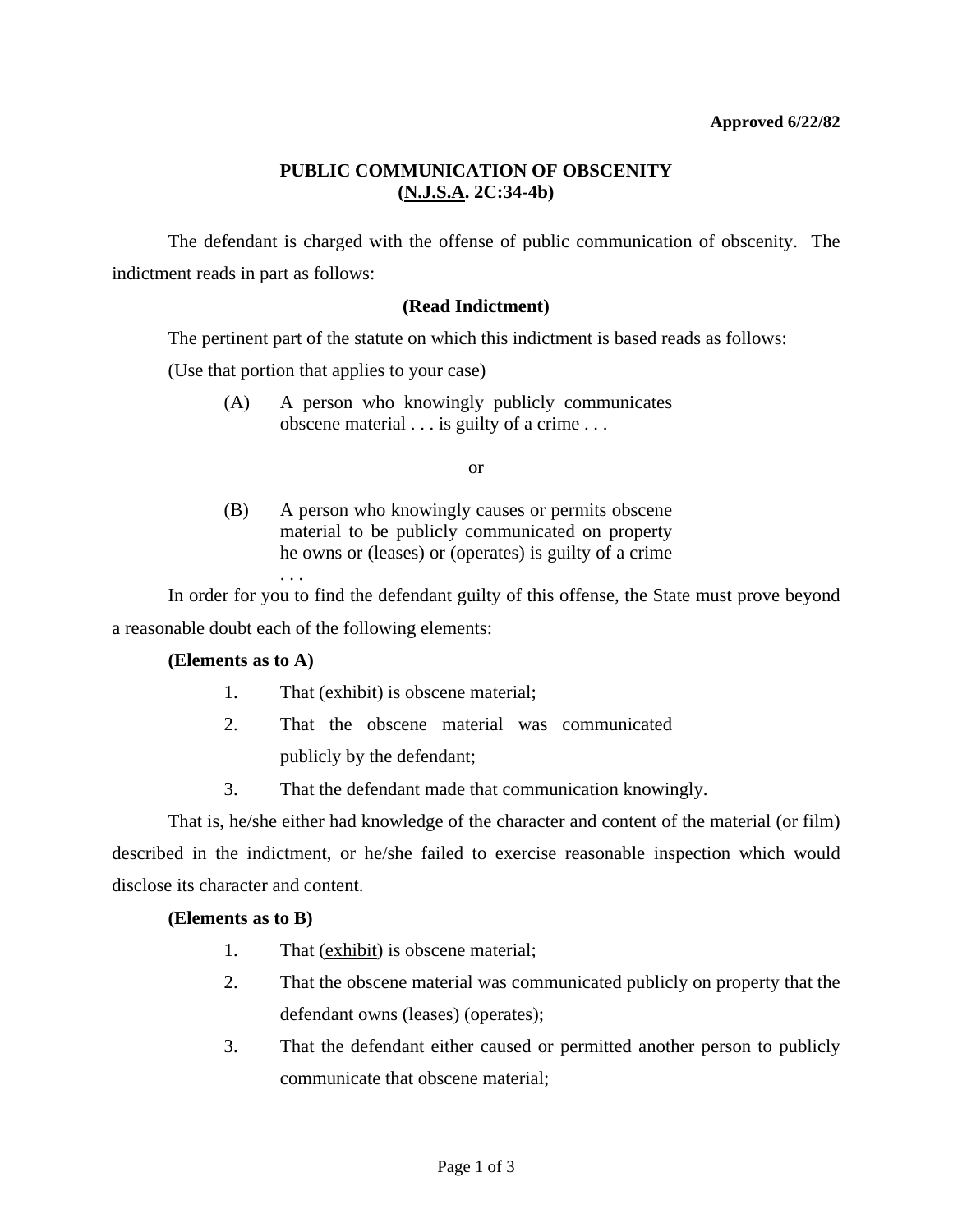#### **PUBLIC COMMUNICATION OF OBSCENITY (N.J.S.A. 2C:34-4b)**

4. That the defendant did that knowingly, that is, he/she either had knowledge of the character content of the material (film), or he/she failed to exercise reasonable inspection which would disclose its character and content.

 Under our law you may infer that the defendant made the communication knowingly or caused or permitted it to be made knowingly if you find beyond a reasonable doubt that he/she publicly communicated obscene material.

 However, you are not required to make this inference. It is the exclusive province of the jury to determine whether the facts and circumstances shown by the evidence in this case warrant any inference which the law permits the jury to draw.

# **(Use when applicable)**

 In considering whether or not to draw the inference, you are reminded that in the exercise of his/her constitutional rights the accused need not take the witness stand and testify.

 Public communication of obscene material raises a permissible inference only that the defendant acted knowingly. It does not raise a mandatory inference. That is, you may accept or reject such inference after considering all the other evidence in the case. If you accept the inference, you should weigh it in connection with all the other evidence, keeping in mind that the burden of proof is upon the State to prove guilt beyond a reasonable doubt. The permissible inference to which I have referred does not shift that burden of proof.

 "Obscene material" is defined as any description, narrative account, display, or depiction of a specified anatomical area or specified sexual activity contained in, or consisting of, a picture or other representation, publication, sound recording, live performance or film, which by means of posing, composition, format or animated sensual details, emits sensuality with sufficient impact to concentrate prurient interest on the area or activity.

"Specified anatomical area" is defined as:

 (1) Less than completely and opaquely covered human genitalia, pubic region, buttock or female breasts below a point immediately above the top of the areola; or